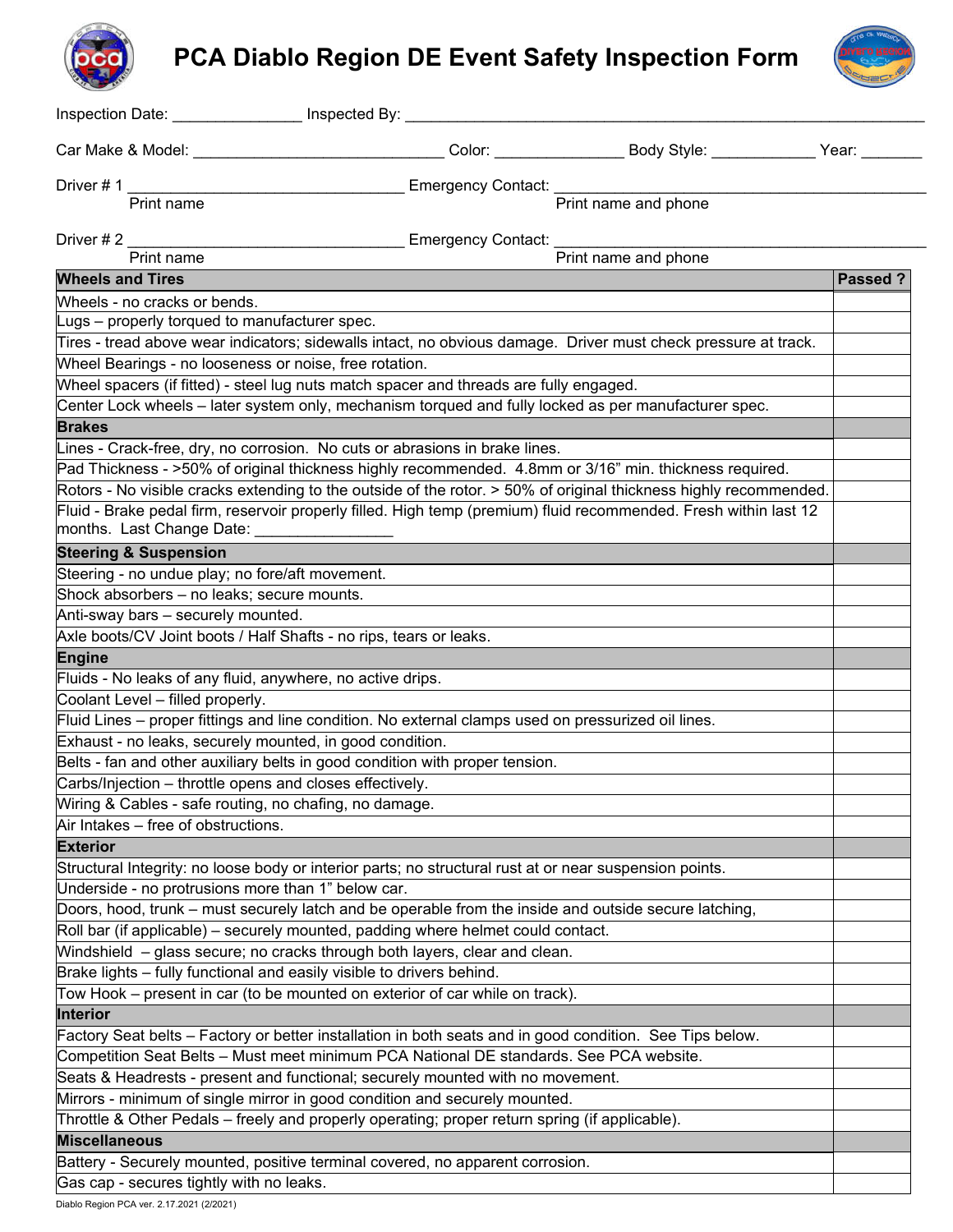



#### **GRID TECH CHECKLIST ITEMS (for Diablo PCA Grid Tech team use only)**

**The Driver(s) of the Car must confirm each of items listed below during the Grid Tech:**

| Car Empty ______ Letter/numbers ______ Brake lights _____ Firm brake pedal                                                                                                                  |  |  |  |  |  |
|---------------------------------------------------------------------------------------------------------------------------------------------------------------------------------------------|--|--|--|--|--|
| Gas Cap & Battery Secure ______ Tow Hook Mounted _____ Cabrio Soft Top Up _____ Sunroof Closed                                                                                              |  |  |  |  |  |
| <b>Wheels/Tires</b> Above wear indicators <b>Driver states tire pressures are appropriate and checked</b>                                                                                   |  |  |  |  |  |
| Driver states that lugs/center locks are torqued to factory specs ____ Lug Nut/Center Lock Key available in car ____                                                                        |  |  |  |  |  |
| <b>Helmet</b> Good Condition / No Visible Cracks / Chin Strap OK<br>SA 2010 ______ SA 2015 ______ FIA 8859-2015 _______ FIA 8860-2018 _______ Other* ______________(* see Par. 7 on Page 3) |  |  |  |  |  |
| <b>Head &amp; Neck Restraint System</b> (required if car has harnesses) ______                                                                                                              |  |  |  |  |  |
| <b>Driver(s)</b> Long pants and sleeves recommended (all natural fibers required) Closed toed shoes required                                                                                |  |  |  |  |  |
| Driver(s) has/have current Driver's License(s)                                                                                                                                              |  |  |  |  |  |

**\*\*\*\*\*\*\*\*\*\*\*\*\*\*\*\*\*\*\*\*\*\*\*\*\*\*\*\*\*\*\*\*\*\*\*\*\*\*\*\*\*\*\*\*\*\*\*\*\*\*\*\*\*\*\*\*\*\*\*\*\*\*\*\*\*\*\*\*\*\*\*\*\*\*\*\*\*\*\*\*\*\*\*\*\*\*\*\*\*\*\*\*\*\*\*\*\*\*\*\*\*\*\*\*\***

#### **THE UNDERSIGNED CERTIFY, ACKNOWLEDGE AND AGREE AS FOLLOWS:**

- 1. I certify and agree that I am submitting this Safety Inspection Form to the Diablo Region of the Porsche Club of America in connection with the above-noted High Performance Driver Education Event as evidence of, and to confirm that, an inspection of the car identified above ("the Car") was performed by a qualified person or shop within 30 days prior to the Event ("the Inspection"), that this Safety Inspection Form correctly and accurately shows the condition of the Car on the date of the Inspection, and that there have been no changes to the condition of the Car since the date of the Inspection that would affect the safety or track-worthiness of the Car.
- 2. I understand that I will not be allowed to participate in the Event if the Car, my helmet or I do not pass Grid Tech (see Grid Tech Checklist items listed above).
- 3. I understand and agree that the Grid Tech is conducted in reliance on the accuracy and completeness of the Safety Inspection Form, and in reliance on my confirmations and representations made to the persons conducting the Grid Tech regarding each of the Grid Tech Checklist items listed above.
- 4. I further understand and agree that the Grid Tech was performed solely for the purpose of confirming that the Car was inspected by a qualified person or shop within 30 days prior to the Event who determined that the Car meets minimum standards of preparation for participating in the Event and to confirm the Grid Tech Checklist items listed above on the day of the Event, and that no warranties or guarantees of any kind are implied or expressed as a result of passing the Grid Tech.
- 5. I certify that the Car is safe to run on the track. I acknowledge and agree that the safe condition and operation of the Car is entirely my responsibility, including without limitation any changes to the condition and operation of the Car since the Inspection or the Grid Tech or during the Event. Further, I assume any and all responsibility, liability and risks for any and all problems, malfunctions, breakage or damage that may occur in connection with the condition, performance or operation of the Car prior to, during and subsequent to the Event.
- 6. I agree to indemnify, defend and hold harmless the Diablo Region of the Porsche Club of America and the Porsche Club of America and its Zones and Regions, and their officers, directors, members, volunteers, DE team members, Grid Tech team members, instructors, agents and representatives, and the participants in the Event, and each of them, from and against any and all damage, liability, claims or demands arising directly or indirectly from or relating to any incorrect and/or inaccurate statements or omissions in the Inspection and/or this Safety Inspection Form, in or by the Grid Tech, and/or regarding the condition of the Car, and I expressly assume any and all risks and liability therefore, to the fullest extent permissible by law.

| Driver #1                                                                             |                   |           | Date |  |  |
|---------------------------------------------------------------------------------------|-------------------|-----------|------|--|--|
|                                                                                       | <b>Print Name</b> | Signature |      |  |  |
| Driver # 2                                                                            |                   |           | Date |  |  |
|                                                                                       | <b>Print Name</b> | Signature |      |  |  |
|                                                                                       |                   |           |      |  |  |
| THIS FORM, WHEN COMPLETED AND SIGNED, MUST BE TURNED IN TO THE REGISTRAR AT THE EVENT |                   |           |      |  |  |